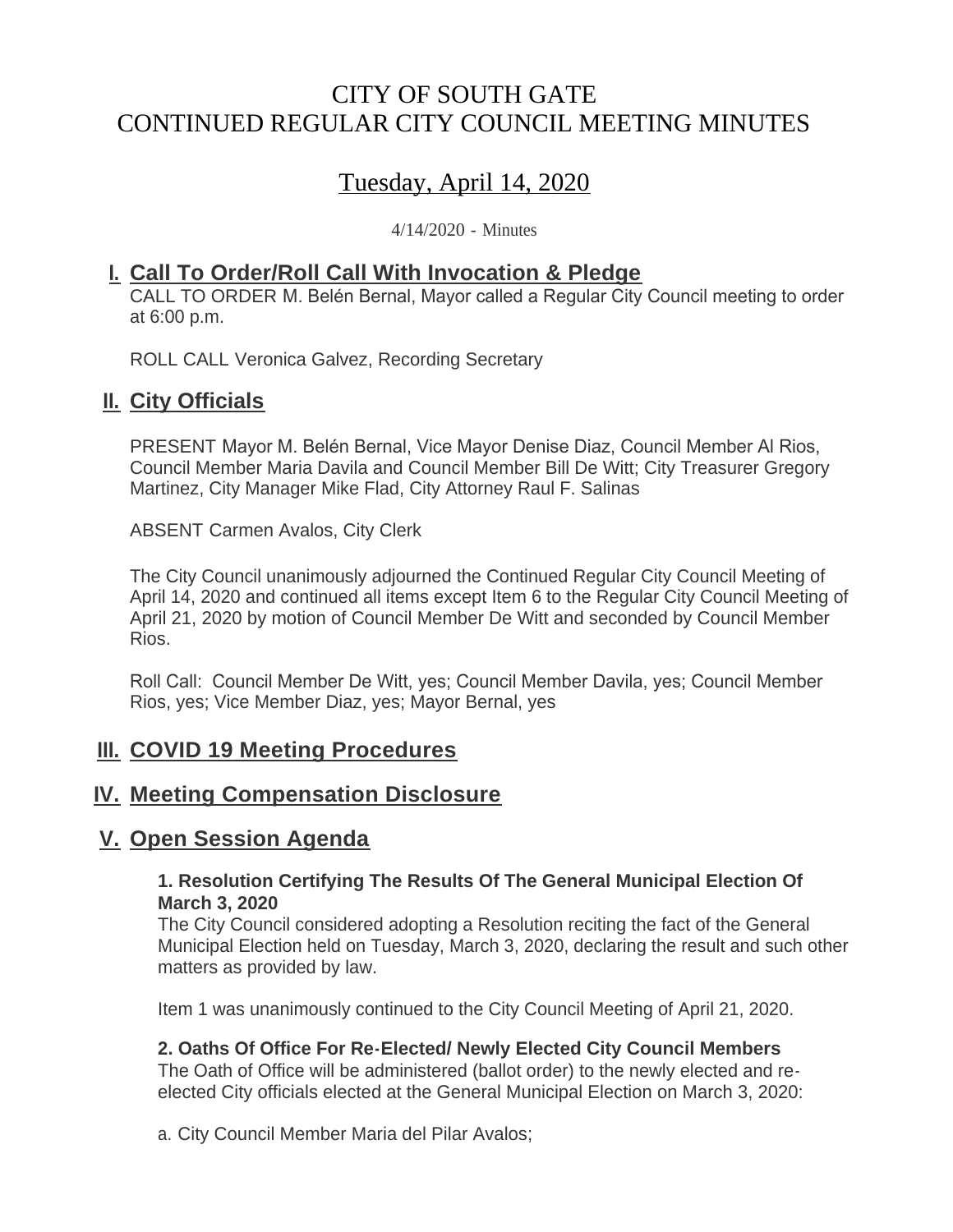- b. City Council Member Gil Hurtado; and
- c. City Council Member Maria Davila

Item 2 was unanimously continued to the City Council Meeting of April 21, 2020.

#### **3. City Council Re-Organization: Nomination/Selection Of Mayor And Vice Mayor; And Oaths Of Office**

The City Council re-organized by nominating and selecting a new Mayor and new Vice Mayor for a one-year term; the selection was ratified by a majority vote of the City Council; and

a. The Oaths of Office were administered to the newly selected Mayor and Vice Mayor.

Item 3 was unanimously continued to the City Council Meeting of April 21, 2020.

#### **4. City Council Appointments To Outside Boards And Agencies**

The City Council made the following appointments to outside boards and agencies; the appointments were ratified by a majority vote of the City Council.

Item 4 was unanimously continued to the City Council Meeting of April 21, 2020.

#### **5. Minutes**

The City Council considered:

A. Approving the Special Meeting minutes of March 10, 2020; and

B. Approving the Regular Meeting and Special Meeting minutes of March 24, 2020.

Item 5 was unanimously continued to the City Council Meeting of April 21, 2020.

#### **6. Warrant Register For April 14, 2020**

Michael Flad, Director of Emergency Operation/City Manager authorized the Warrants and Cancellations for April 14, 2020.

Total of Checks: \$2,621,526.06 Voids: \$ (7,538.55) Total Payroll Deductions: (\$1,042,777.06) Grand Total: \$1,571,210.45

Cancellations: 87314, 87341, 87350, 87368, 87422

Mayor Bernal stated that she did have a question on the warrant register but because the City is in an emergency situation (COVID- 19) the City Manager under his title of Director of Emergency Operations does have the authority to move forward with the warrants at this time.

## **<u>VI. Comments From The Audience</u>**

## **<u>VII. Reports And Comments From City Officials</u>**

**Adjournment VIII.**